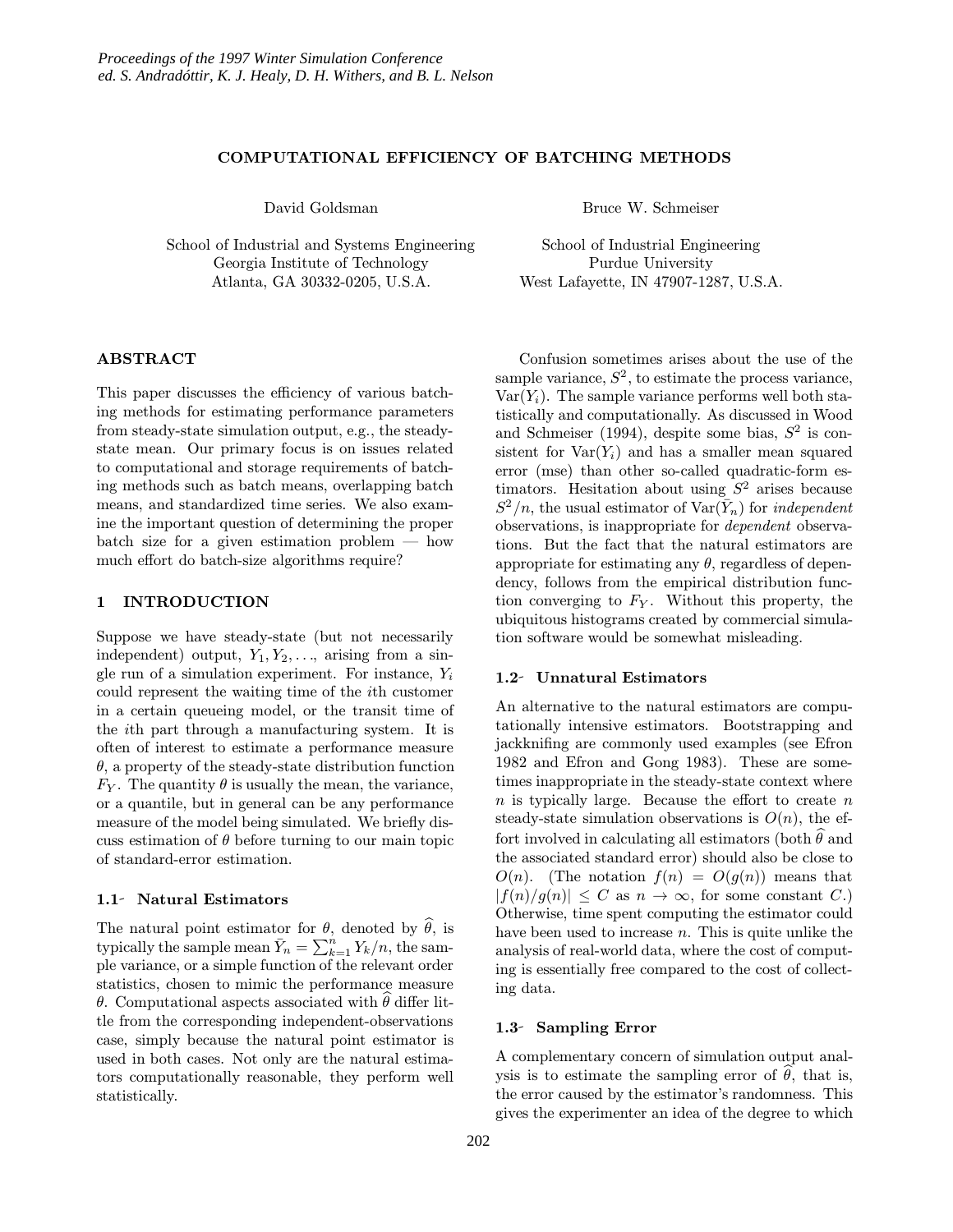the point estimator  $\theta$  reflects the true but unknown parameter  $\theta$ . The sole source of sampling error is the choice of random-number generator and its seed. Estimating the sampling error allows the practitioner to conclude which digits of  $\theta$  are meaningful. We measure the sampling error by the standard error, the standard deviation of  $\theta$  (or, almost equivalently, by the variance of  $\theta$ ). The standard error can be used to compute a confidence interval for  $\theta$  or, less commonly, a tolerance interval, or to simply display meaningful digits of  $\theta$  (Song and Schmeiser 1994).

#### 1.4 Batching

Batching is a classical methodology used in simulation output analysis for estimating the standard error of  $θ$ . For our purposes, the *i*th *batch* is composed of the observations  $Y_i, Y_{i+1}, \ldots, Y_{i+m-1}$  for  $i = 1, 2, \ldots, n-m+1$ , where m is the batch size and n is the run length. The *i*th batch statistic  $\theta_i$  — an estimator for  $\theta$  composed only of observations from the ith batch — is a miniature version of  $\theta$ , again usually a sample mean, sample variance, or simple function of the relevant order statistics. When appropriate, a "grand" estimator can be used in the batch statistic; for example, centering a batch variance on the grand mean is better than centering it on the batch mean (Ceylan 1995).

# 1.5 Organization

This paper discusses the efficiency of three batching methods for estimating performance parameters from steady-state simulation output. Our primary focus is related to computational and storage requirements of the batching methods. To this end, in §2 we describe some desirable properties that estimators ought to have and summarize the approach for using batching to estimate standard error. §3 discusses some specific batching methods in the context of the steady-state mean estimation problem, where we are interested in estimating the standard error of the sample mean (the true mean's natural estimator). The batching methods under study may be familiar to the reader — batch means, overlapping batch means, and standardized time series. In §4, we present theoretical considerations in determining the optimal batch size for a given estimation problem. §5 examines the important question of batch-size determination in practical applications — for example, how much effort do various batch-size algorithms require? We comment in §6 on the use of batching for estimating performance other than means. §7 gives some final remarks.

# 2 STANDARD-ERROR ESTIMATION

Batching methods are often used to estimate the standard error of an estimator. This section deals with the general problem of estimating standard error.

# 2.1 Properties of Estimators

We first list some properties that a good estimator should possess. These apply whether computing  $\theta$  to estimate a system performance measure  $\theta$  or, as is our focus, computing a measure of experiment quality, such as the standard error. For notational convenience, we use  $\theta$  and  $\theta$  here.

- Statistical performance. An estimator  $\theta$  should have low bias, variance, and mse. That is, bias =  $E[\hat{\theta}] - \theta$ , Var $(\hat{\theta})$ , and mse = bias<sup>2</sup> + Var should all be small. Ideally the estimator is consistent.
- Ease of computation. As discussed above, estimators should involve little more than  $O(n)$ calculation operations.
- Parsimonious storage requirements. Data storage should be  $O(1)$ , and certainly not more than  $O(n)$ .
- Ease of understanding. All things being equal, intuitive "simple" estimators are preferred over more complicated estimators.
- Numerical stability. Large sample sizes should not cause underflow, overflow, or rounding errors.
- User-specified parameters. In the best of all worlds, the user should be required to specify no parameters, such as the number of batches or the batch size.
- Amenability for use in algorithms. In our context, we are concerned with how easily the estimators can be incorporated into batch-size determination procedures.

#### 2.2 Batching Estimators

Armed with an idea of what properties an estimator for the standard error should have, we now give a top-level discussion of estimators arising from batching. We combine the generic batch statistics,  $\theta_i$ ,  $i = 1, 2, \ldots, n - m + 1$ , in order to estimate the variance of  $\theta$ , or its square root, the standard error. In particular, the batch-statistics estimator for the variance of  $\theta$  is of the form

$$
\widehat{\text{Var}}(\widehat{\theta}) = \frac{\sum_{A} (\widehat{\theta}_{i} - \widehat{\theta})^2}{d|A|},
$$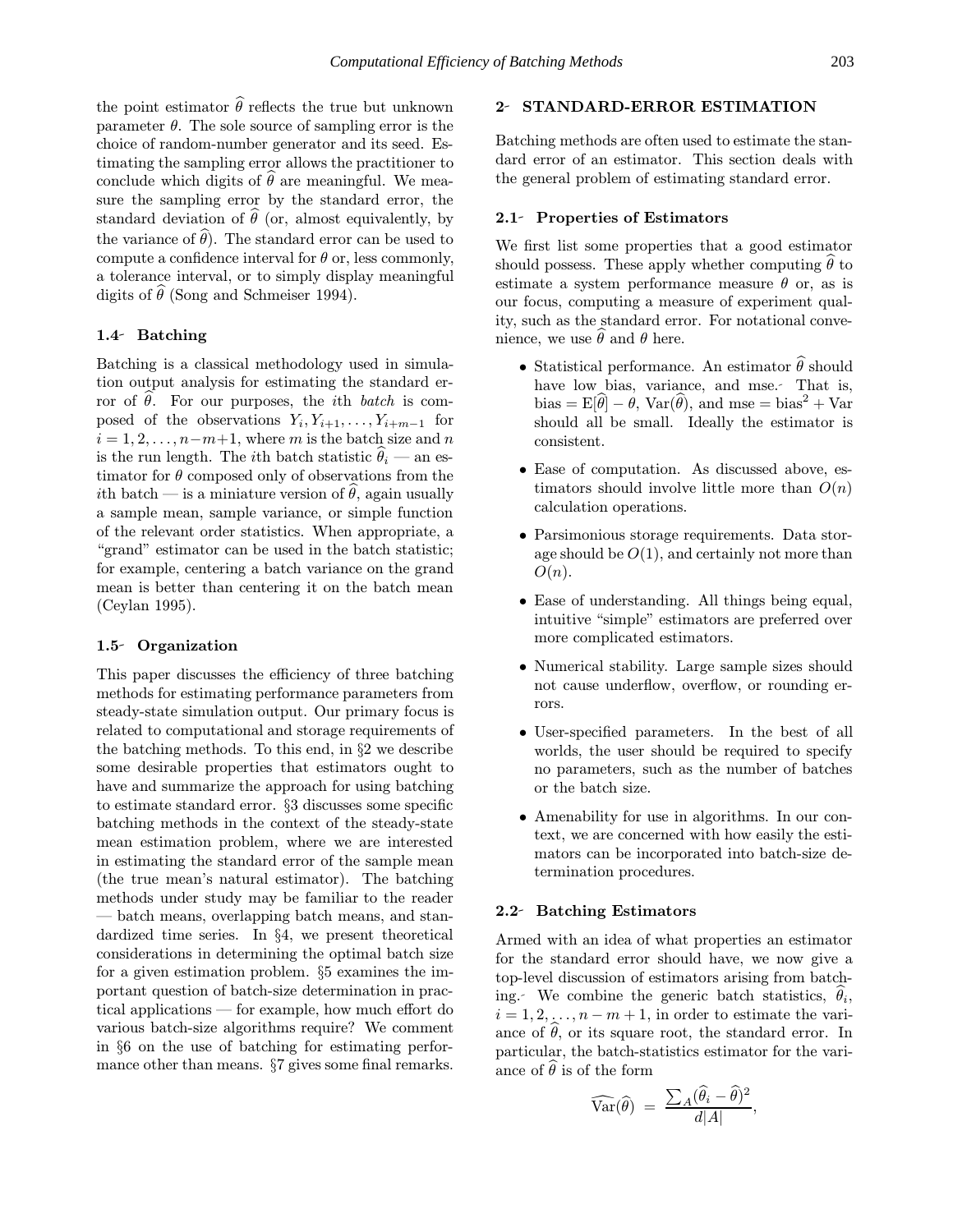where A is an appropriate subset of  $\{1, 2, \ldots, n-m+\}$  $1$ , |A| is the cardinality of A, and d is a constant chosen, for example, to yield  $E[Var(\theta)] = Var(\theta)$  for independent data. For any batching method, the value of d is roughly  $n/m$ , because the underlying batching idea is that there is an asymptotic constant

$$
\sigma^2 \equiv \lim_{n \to \infty} n \operatorname{Var}(\widehat{\theta}),
$$

which implies that for large values of  $m$  and  $n$  the fraction  $\text{Var}(\theta_i)/\text{Var}(\theta)$  is approximately  $n/m$ .

Instead of using  $Var(\theta)$  to estimate  $Var(\theta)$ , one can estimate directly the asymptotic constant  $\sigma^2$ . The change in the associated batch-statistics estimator is easy  $-$  just multiply by n. Of course, this relationship is true only asymptotically, and may require very long runs before the necessary asymptotics apply.

# 3- SOME BATCHING METHODS

We illustrate batching methods by considering the problem of estimating the steady-state mean  $\mu$  arising from a simulation process,  $Y_1, Y_2, \ldots$  The natural point estimator for  $\mu$  is the grand sample mean  $\widehat{\theta} = \overline{Y}_n = \sum_{k=1}^n Y_k/n$ . There are a number of popular batching estimators for  $Var(\theta)$  in the literature. Song and Schmeiser (1993) discuss each of the three estimators described below as well as some others, giving their quadratic-form representations both algebraically and graphically.

# 3.1 Nonoverlapping Batch Means Estimator

The nonoverlapping batch means (NBM) estimator for  $\text{Var}(\bar{Y}_n)$  is defined as

$$
\hat{V}_N \equiv \frac{m}{n} \frac{\sum_{j=1}^b (\bar{Y}_{j,m} - \bar{Y}_n)^2}{b-1},
$$

where we divide the  $n$  observations into  $b$  adjacent, nonoverlapping batches, each of size  $m$  (assume  $n =$  $mb$ ), and where the *j*th nonoverlapping batch mean is

$$
\bar{Y}_{j,m} \ \equiv \ \frac{1}{m} \sum_{k=1}^{m} Y_{(j-1)m+k},
$$

 $j = 1, 2, \ldots, b$ . Notice that  $\hat{V}_N$  is similar to the sample variance of the batch means. Also notice that, if we define batch estimators by  $\widehat{\theta}_i = \sum_{k=0}^{m-1} Y_{i+k}/m$ , then the nonoverlapping batch means are  $\overline{Y}_{j,m}$  =  $\theta_{(j-1)m+1}.$ 

If the batch size  $m$  is known, then NBM requires  $O(n)$  computation and  $O(1)$  storage. Additional details on NBM and simple variants thereof are given in Schmeiser (1982), Carlstein (1986), Glynn and Whitt (1991), and Chien, Goldsman, and Melamed (1997).

# 3.2 Overlapping Batch Means Estimator

The overlapping batch means (OBM) estimator for  $Var(\bar{Y}_n)$ , proposed by Meketon and Schmeiser (1984), is defined as

$$
\hat{V}_O \equiv \frac{m}{n-m} \frac{\sum_{i=1}^{n-m+1} (\hat{\theta}_i - \hat{\theta})^2}{n-m+1},
$$

where we divide the n observations into  $n - m + 1$ overlapping batches, each of size  $m$ , and where the ith overlapping batch mean is  $\widehat{\theta}_i = \sum_{k=0}^{m-1} Y_{i+k}/m$ , for  $i = 1, 2, \ldots, n - m + 1$ .

OBM is identical to NBM, except that it uses all  $n - m + 1$  batches and rescales accordingly. Computationally, if m is known, then OBM is  $O(n)$ , rather than  $O(nm)$ , if each new batch mean is obtained by adding and subtracting one observation from the previous batch of size m. But to achieve  $O(n)$  computation, OBM requires saving the previous  $m$  observations, so it needs  $O(m)$  storage. OBM and NBM have about the same bias as estimators of  $\text{Var}(\bar{Y}_n)$ , but for large m and  $n/m$ , OBM's variance (and hence its mse) is about 1/3 smaller. See Goldsman and Meketon (1986) and Song and Schmeiser (1995) for details.

Welch (1987) discusses partially overlapping batch means and Fox, Goldsman, and Swain (1991) propose spaced batch means, both of which are other variations on the batches to use. All are  $O(n)$  in computation, but OBM is statistically the most efficient.

# 3.3 Standardized Time Series Estimator

Schruben (1983) defines the standardized time series from (nonoverlapping) batch  $i, i = 1, 2, \ldots, b$ , as

$$
T_{i,m}(t) \equiv \frac{\lfloor mt \rfloor (\bar{Y}_{i,\lfloor mt \rfloor} - \bar{Y}_{i,m})}{\sigma \sqrt{m}} \quad (0 \leq t \leq 1),
$$

where  $|\cdot|$  is the floor function, and

$$
\bar{Y}_{i,j} \ \equiv \ \frac{1}{j} \sum_{k=1}^{j} Y_{(i-1)m+k},
$$

for  $1 \leq i \leq b, 1 \leq j \leq m$ .

The most well-known standardized time series estimator is based on the area under each  $T_{i,m}(t)$  functional,

$$
A_i = \frac{\sqrt{12}\sigma}{m} \sum_{k=1}^m T_{i,m}(k/m)
$$
  
= 
$$
\frac{\sqrt{12}}{m^{3/2}} \sum_{k=1}^m \left(\frac{m+1}{2} - k\right) Y_{(i-1)m+k},
$$

for  $i = 1, 2, \ldots, b$ . The area estimator for  $\text{Var}(\bar{Y}_n)$  is given by

$$
\hat{V}_A \equiv \frac{1}{nb} \sum_{i=1}^b A_i^2.
$$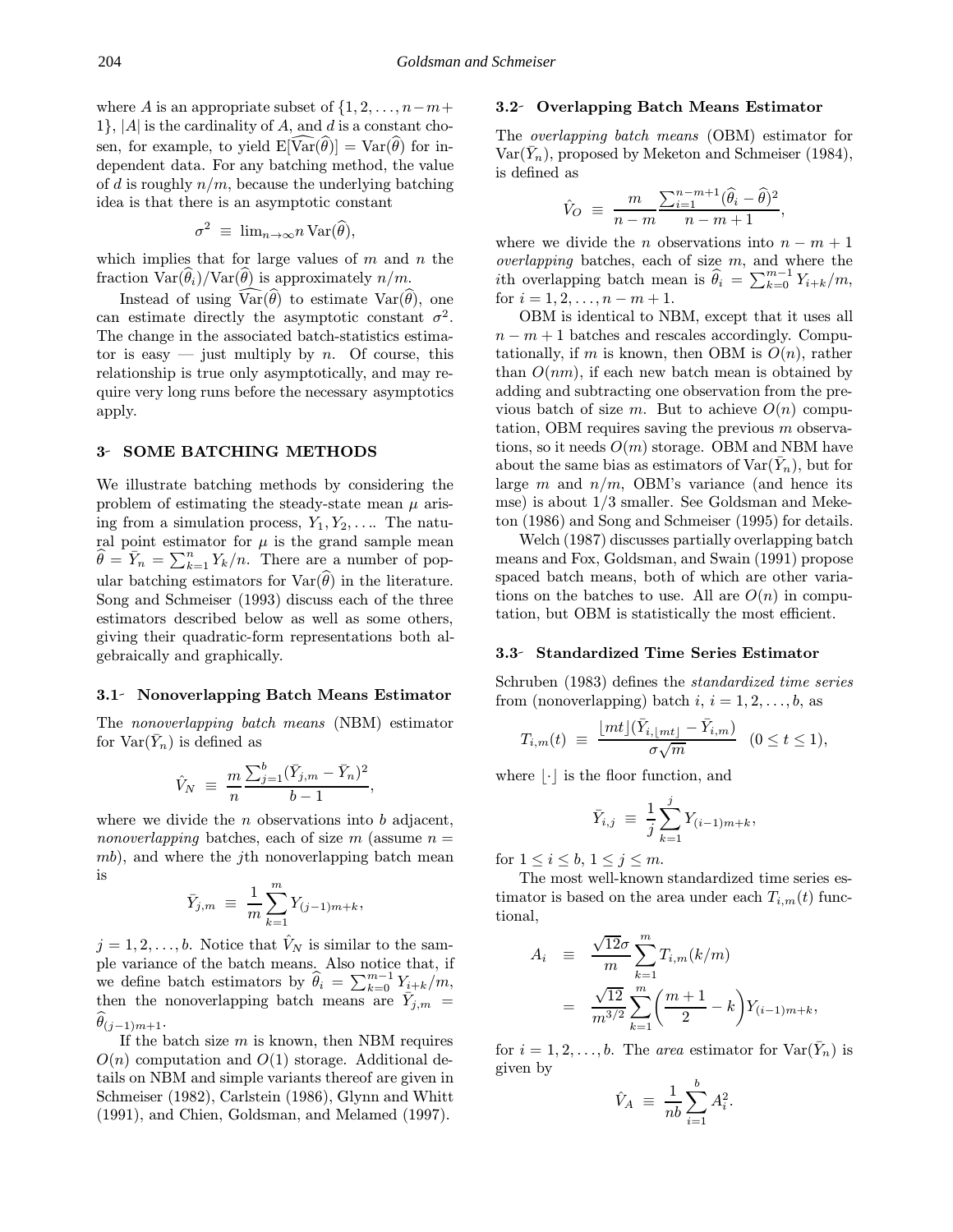If the batch size  $m$  is known, then the area estimator requires  $O(n)$  computation and  $O(1)$  storage.

The area estimator is one of many possible standardized time series estimators. It has some very nice asymptotic bias and variance properties, but is known to converge rather slowly with respect to these properties (Sargent, Kang, and Goldsman 1992). A number of variants of the area estimator try to avoid these slow-convergence problems, e.g., the weighted area estimator of Goldsman, Meketon, and Schruben (1990), the Cramér-von Mises estimator of Goldsman, Kang, and Seila (1997), and the  $L_p$ -norm estimator of Tokol et al. (1997).

# 4 OPTIMAL BATCH SIZE

Batch size selection (or, for nonoverlapping batches, the number of batches) is a problem that software vendors have typically solved by asking the practitioner to choose a value—a potentially problematic approach. Research into automating this choice has been in the context of confidence-interval procedures and mse-optimal standard-error estimation. All of the research has been for NBM or OBM estimators.

In the context of confidence-interval procedures, Fishman (1978), Law and Carson (1979), and Fishman and Yarberry (1997) provide specific procedures for NBM. Alexopoulos, Fishman, and Seila (1997) consider computational issues for NBM confidenceinterval procedures.

An optimal batch size for confidence-interval procedures is difficult to define, however, because the performance of these procedures is inherently multidimensional. Schmeiser (1982) considers four relevant performance properties: probability of covering  $\theta$ , expected half width, variance of the half width, and the probabilities of covering points  $\theta_0 \neq \theta$ . He argues, without providing a procedure, that if  $n$  is fixed and only the first two criteria are deemed important, as is common in the research literature, then there is little statistical reason to use more than thirty NBM batches and substantial incentive to obtain at least ten NBM batches. Similar arguments suggest that the OBM batch size be chosen to be 1/7 to 1/20 of n. More batches are useful to improve the latter two criteria, including obtaining the consistency needed for the asymptotic results underlying sequential methods. In addition, Nelson (1989) argues that more NBM batches are needed while applying control variates, even if only the first two criteria are considered. Unlike algorithms, the informal guidelines are  $O(1)$  in both computation and space; the cost is that the choice must be either hard coded or left to the practitioner.

Standard-error estimation is simpler because it allows a single criterion. The usual criterion is the mse of  $Var(\theta)$  as an estimator of  $\theta$ . If  $\theta$  is the sample mean, then asymptotic arguments lead to an mseoptimal batch size

$$
\vec{m}^* = \left(2n \frac{c_{\rm b}^2}{c_{\rm v}} \frac{\gamma_1}{\gamma_0}\right)^{1/3} + 1,
$$

where  $c_{\rm b}^2$  and  $c_{\rm v}$  are the known bias constant and variance constant of the standard-error estimator,  $\gamma_j = \sum_{h=-\infty}^{\infty} |h|^j \text{Corr}(Y_i, Y_{i+h}),$  and the additive constant is chosen to yield a batch size of one for independent data (Goldsman and Meketon 1986, Song 1988, Song and Schmeiser 1995).

# 5- DETERMINING BATCH SIZE

Given the asymptotic results of the previous section, the problem of estimating the mse-optimal batch size when  $\theta$  is the mean can be reduced to estimating  $\gamma_1/\gamma_0$ . This ratio can be interpreted as the center of gravity of the non-negative lags of the autocorrelogram. Two methods have been proposed for estimating the mse-optimal batch size via the center of gravity.

Song (1996) estimates autocorrelations explicitly, using tests of hypotheses to determine which autocorrelations to ignore as negligible. These estimated autocorrelations are then used to estimate the center of gravity. Although this technique works well on the battery of examples presented in the paper, it may require more than  $O(n)$  work to estimate the required correlations. Also, the method depends critically on two user-supplied parameters, which must be chosen carefully.

Pedrosa and Schmeiser (1994), based on results in Pedrosa (1994) and Pedrosa and Schmeiser (1993), estimate the center of gravity implicitly. The method, named 121-OBM, is specific to the use of the OBM estimator, which is called four times in three steps. In the first step, OBM is called with a large batch size, with the purpose being to estimate, quite crudely, the sum of the autocorrelations  $\gamma_0$ . Based on the result from Step 1, Step 2 estimates the center of gravity as a simple ratio of two OBM estimates, using two different batch sizes on the same data. Step 3 then estimates the variance of the sample mean using the batch size implied by the result of Step 2 and the asymptotic batch-size formula.

Step 2 deserves some discussion, since this is where the issue of computational efficiency arises. Avoiding explicit autocorrelation calculations allows  $O(n)$  computation in an algorithm where much of the logic is buried in the OBM algorithm, which is called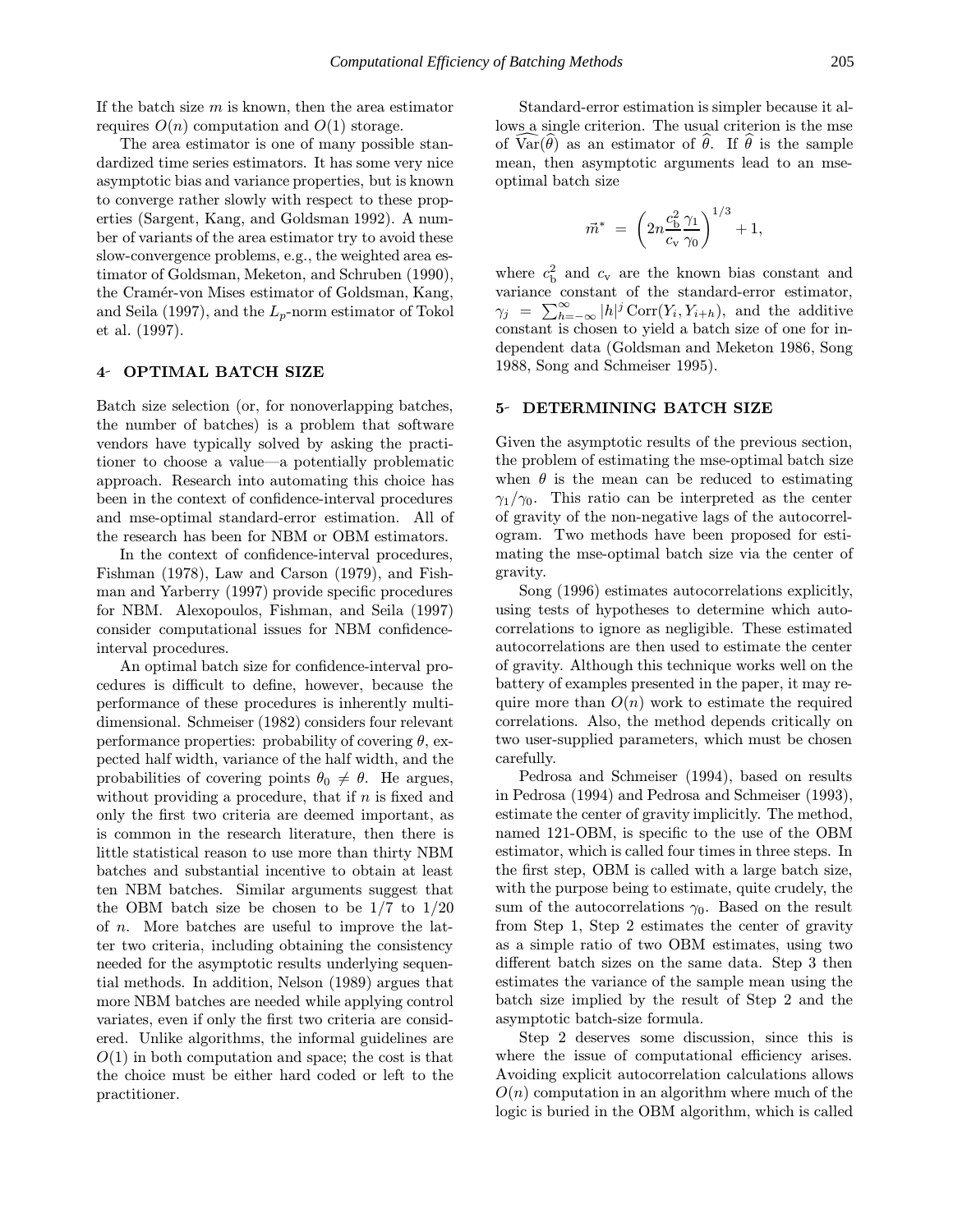as a subprogram. The key thought is to notice that the lag window of the OBM estimator, which is the same as the Bartlett spectral estimator, is a triangle. Consider superposing two such lag windows, one using some batch size m and another using  $m + 1$ . Think about the area within the second but not in the first. Corresponding to lag  $h$  is an area proportional to h. So the difference of the two OBM estimators, scaled appropriately, automatically weights each autocorrelation  $\rho_h$  by h, as needed in  $\gamma_1$ , but without calculating  $\rho_h$ .

Both Song's method and 121-OBM assume that the data are available as  $n$  discrete data points in a vector that can be called repeatedly. Song's method requires the user to provide an algorithm parameter, while 121-OBM does not. On the other hand, Song's method could be adapted to any batching estimator, whereas 121-OBM is based on a property offered only by the OBM estimator.

# 6 OTHER PERFORMANCE MEASURES

Schmeiser, Avramidis, and Hashem (1990) and Ceylan (1995) consider performance measures other than the mean. Overlapping batch variances (OBV) require  $O(n)$  computation and  $O(m)$  space. Overlapping batch quantiles require  $O(n \ln(m))$  computation if implemented carefully (as in Hashem and Schmeiser 1994). The optimal batch size, even in the asymptotic case, is unknown for these performance measures. Heuristic arguments and empirical evidence, however, suggest that the optimal mse-batch size grows with  $n^{1/3}$ . Ceylan (1995) shows that the OBV (or NBV) optimal-mse batch size is closely related to the optimal OBM (or NBM) batch size for the process of squared observations,  $Y_i^2$ .

# 7 CONCLUSIONS

Some interesting computational problems for batching remain unsolved. Central to these is that the research literature has assumed that the  $n$  observations  $Y_i$  are available in a vector, either in memory on stored in a data base. Of course, in practice,  $n$  might not be known a priori, in which case the size of the vector is unknown. Because  $n$  is not known, an appropriate value for m is also unknown. So we need a method that accepts observations sequentially, accumulates some sums in  $O(1)$  space and  $O(n)$  time, dynamically increases m as is appropriate to the current run length n, and computes standard-error estimates as needed using the current value of  $m$ . The natural approach would be something like Fishman's (1978) idea of doubling batch sizes for NBM. Ideally, a computationally efficient algorithm can be developed that is based on a more statistically efficient estimator.

# ACKNOWLEDGMENTS

We thank Gamze Tokol for useful discussions. David Goldsman's work was supported by National Science Foundation Grant DMI-96-22269 to Georgia Tech. Bruce Schmeiser's was supported in part by National Science Foundation Grant DDM-93-00058 to Purdue University.

# BIBLIOGRAPHY

- Alexopoulos, C., G. S. Fishman, and A. F. Seila. 1997. Computational experience with the batch means method. In Proceedings of the Winter Simulation Conference, ed. S. Andradóttir, K. Healy, D. Withers, and B. L. Nelson. Piscataway, NJ: IEEE.
- Carlstein, E. 1986. The use of subseries for estimating the variance of a general statistic from a stationary sequence. Annals of Statistics 14: 1171– 1179.
- Ceylan, D. 1995. Variance and quantiles in dynamicsystem performance: point estimation and standard errors. Ph.D. Thesis, School of Industrial Engineering, Purdue Univ., West Lafayette, IN.
- Chien, C., D. Goldsman and B. Melamed. 1997. Large-sample results for batch means. Management Science, forthcoming.
- Efron, B. 1982. The Jackknife, the Bootstrap and Other Resampling Plans. Philadelphia: SIAM.
- Efron, B. and G. Gong. 1983. A leisurely look at the bootstrap, the jackknife, and cross-validation. American Statistician 37: 36–48.
- Fishman, G. S. 1978. Grouping observations in digital simulation. Management Science 24: 510–521.
- Fishman, G. S. and L. S. Yarberry. 1997. An implementation of the batch means method. IN-FORMS Journal on Computing, forthcoming.
- Fox, B. L., D. Goldsman and J. J. Swain. 1991. Spaced batch means. Operations Research Letters 10: 255–266.
- Glynn, P. W. and W. Whitt. 1991. Estimating the asymptotic variance with batch means. Operations Research Letters 10: 431–435.
- Goldsman, D., K. Kang, and A. F. Seila. 1997. Cramér-von Mises variance estimators for simulations. Operations Research, forthcoming.
- Goldsman, D. and M. Meketon. 1986. A comparison of several variance estimators for stationary increment stochastic processes. Technical Report, School of ISyE, Georgia Tech, Atlanta, GA.
- Goldsman, D., M. Meketon, and L. Schruben. 1990. Properties of standardized time series weighted